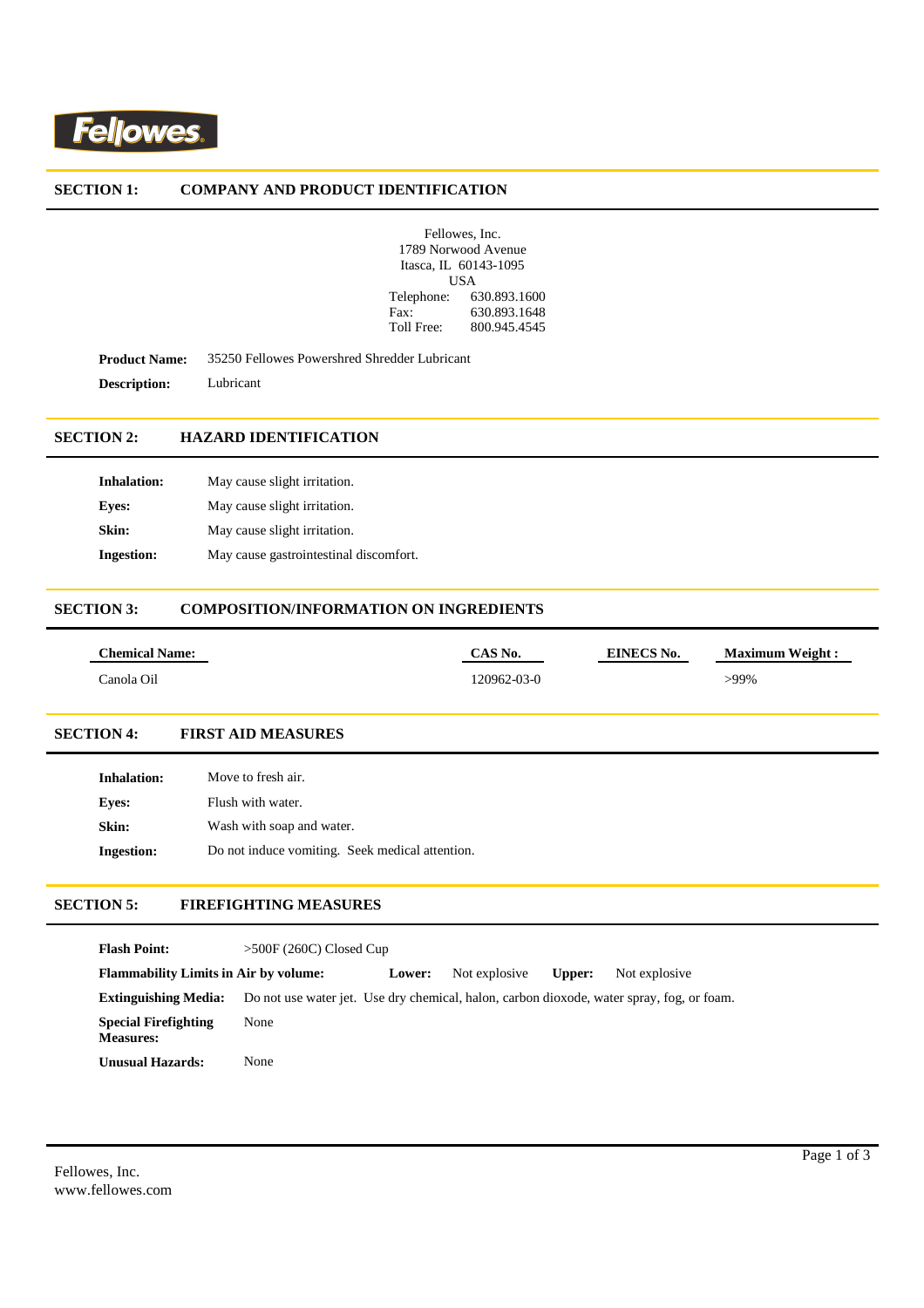

#### **SECTION 6: ACCIDENTAL RELEASE MEASURES**

Use absorbent material and dispose of appropriately. For large spills, keep product out of sewers and advise authorities if product has entered sewers. Surfaces may become slippery after spillage.

# **SECTION 7: HANDLING AND STORAGE**

| Handling: | Keep away from heat and sources of ignition.                       |
|-----------|--------------------------------------------------------------------|
| Storage:  | Do not store near heat or flame. Store away from strong oxidizers. |

## **SECTION 8: EXPOSURE CONTROLS/PERSONAL PROTECTION**

| <b>Eves and Face:</b> | None necessary when product is used as intended.      |
|-----------------------|-------------------------------------------------------|
| Clothing:             | No special protective clothing when used as intended. |
| <b>Respiratory:</b>   | None necessary when product is used as intended.      |
| <b>Ventilation:</b>   | Normal ventilation is adequate.                       |

### **SECTION 9: PHYSICAL AND CHEMICAL PROPERTIES**

| <b>Boiling Point:</b>       | $>575$ F                                  |
|-----------------------------|-------------------------------------------|
| <b>Evaporation Rate:</b>    | Not available                             |
| <b>Specific Gravity:</b>    | 0.92 g/ml $(7.67 \text{ lb/gal})$ @ 25C   |
| <b>Solubility in Water:</b> | Not soluble                               |
| Appearance/Odor:            | Yellow to amber liquid; faint fatty odor. |

# **SECTION 10: STABILITY AND REACTIVITY**

| Stable:                          | Stable under normal conditions.                                              |
|----------------------------------|------------------------------------------------------------------------------|
| <b>Conditions to Avoid:</b>      | Keep away from heat and open flame. Avoid strong oxidizing agents.           |
| <b>Chemical Incompatibility:</b> | Strong oxidizers                                                             |
| <b>Hazardous Decomposition:</b>  | Combustion produces carbon monoxide, carbon dioxide, along with thick smoke. |
| <b>Polymerization:</b>           | Will not occur                                                               |

## **SECTION 11: TOXICOLOGICAL INFORMATION**

Not listed on NTP, OSHA, or IARC.